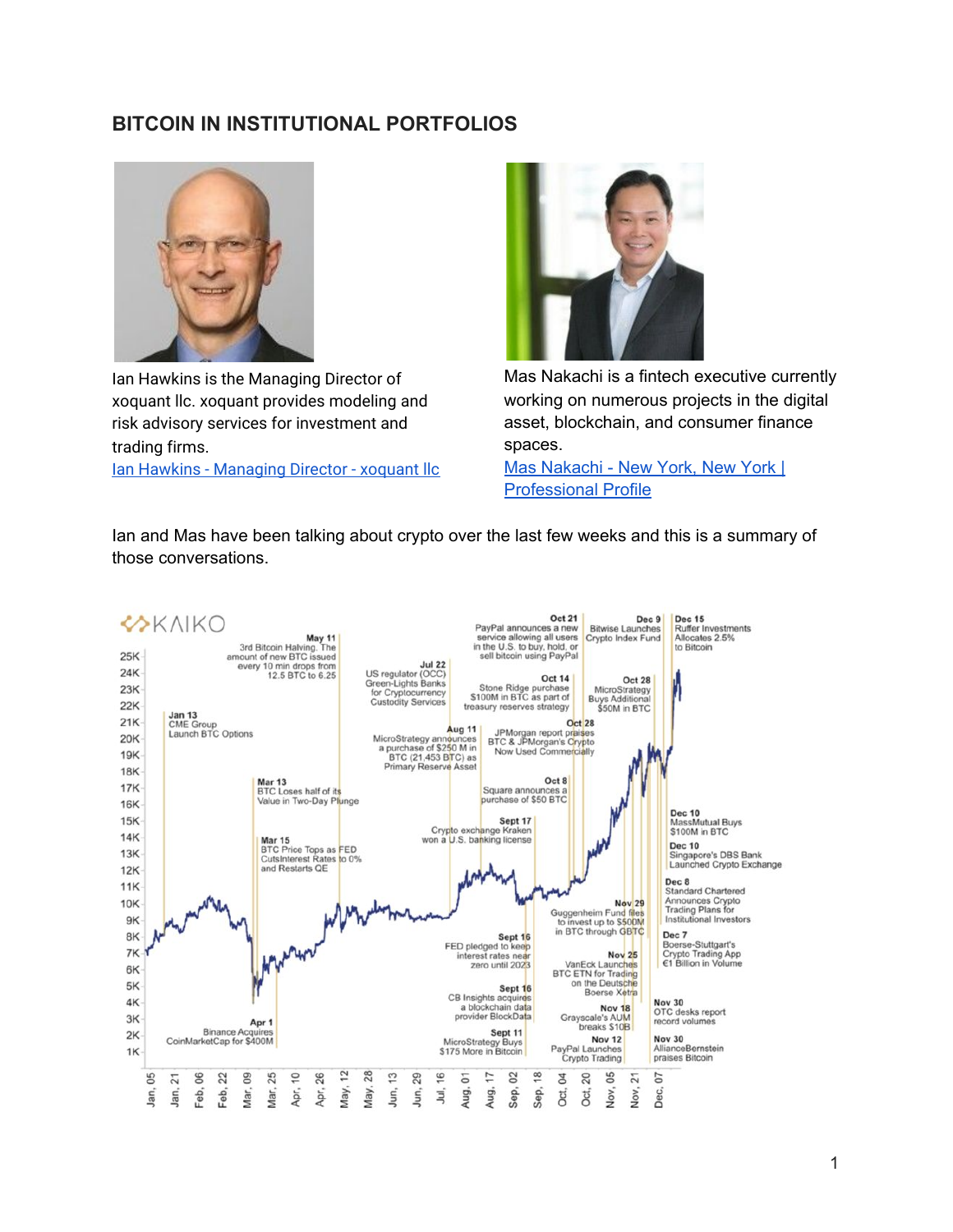### **Mas: So Ian, in 2020 we saw a rush of activity in \$BTC. From an investments perspective what's driving institutional demand for cryptocurrencies?**

Ian: US M1 growth in 2020 was over 50 percent - that's the highest in fifty years by a factor of three. With Modern Money Theory gaining acceptance on Capitol Hill and another round of stimulus on the way, it's easy to understand the appeal of cryptocurrencies with controlled or finite supply as an inflation hedge in institutional portfolios.



### **Mas: About how much would a passive institutional allocation to cryptocurrency amount to?**

Ian: That would depend a lot on the mandate for the portfolio, so let's assume we're talking about an unconstrained mandate that invests in the world market portfolio, so the investor simply wants to hold the assets of the world in proportion to their market value. Let's say very roughly there are \$100 trillion of equity assets in the world, \$140 trillion of bonds, \$10 trillion of precious metals and \$750 billion of crypto. We're going to ignore the rest of the commodity market, the real estate market and other real assets - that might throw the total assets off by 10 per cent or so and that's just not going to affect the answer that much. So total assets are about \$250 trillion.

Now the arithmetic is really simple. Our crypto allocation is 750 billion/250 trillion, or 3 parts in 1000 or 30 basis points. For each billion of assets under management we'd hold 3 million dollars worth of crypto. Our gold allocation is 10 trillion/250 trillion or 4 percent. For each billion of assets under management we'd hold 40 million dollars worth of gold. So our gold holdings would be thirteen times higher than our crypto assets based on this allocation model.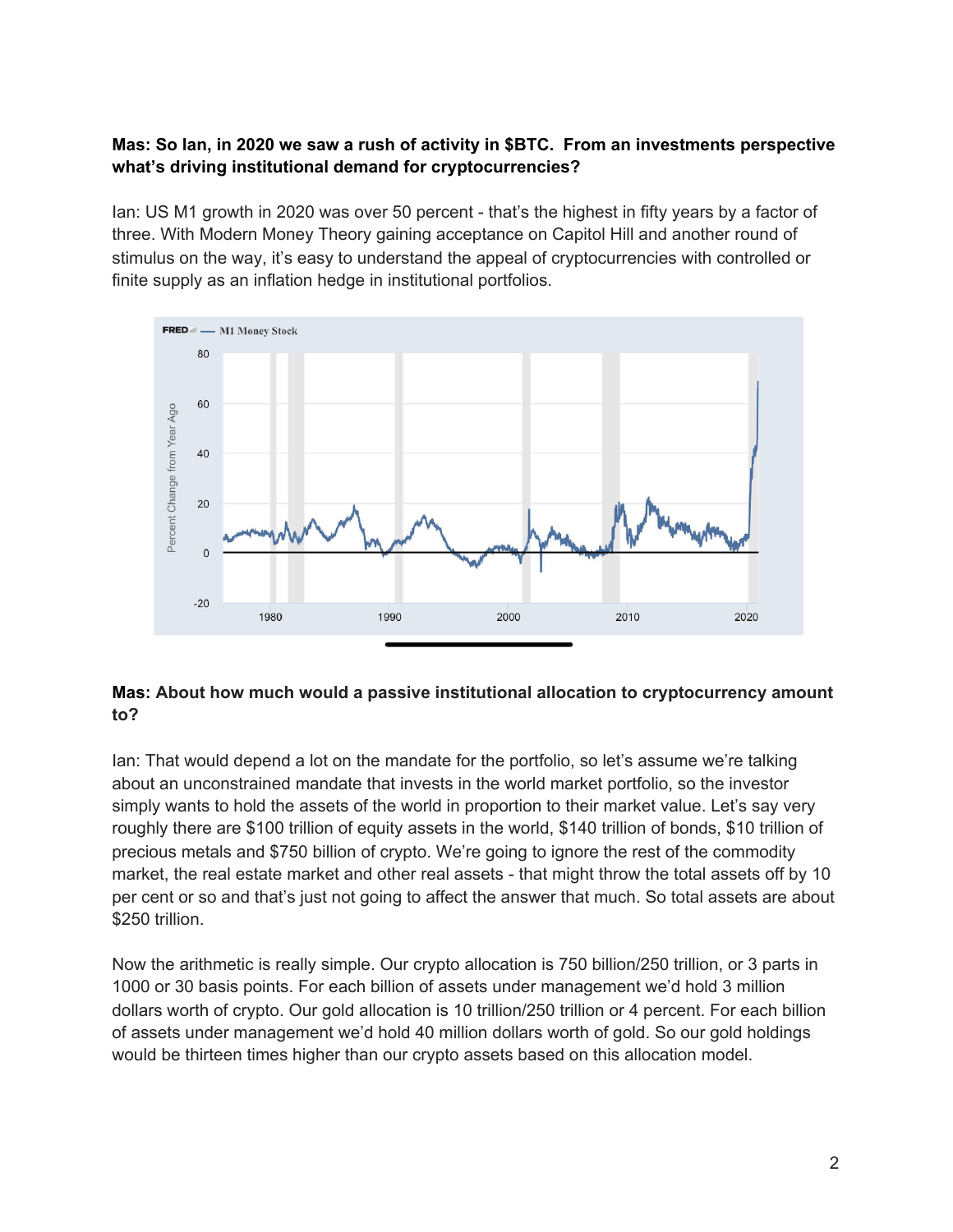### **Mas: What other portfolio allocation models are worth highlighting?**

Ian: The reason I started with the world market portfolio was that it'd probably be on the high end of passive allocation strategies. If we look at relatively passive risk parity strategies such as Ray Dalio's All-Weather Portfolio, the gold allocation has been between 5-10% of total assets. If we added crypto in the same ratio to gold as the market value to the All Weather inflation bucket, we'd get 37.5-75 bps, but we have to mark that down by a factor of 5 to account for the much higher volatility of crypto. So we end up with an allocation of 7.5-15 bps. That's less than the World Market Portfolio.

## **Ian: Investors like Paul Tudor Jones and Stanley Druckenmiller beginning to allocate some of their AUM to crypto is one thing but we are also beginning to see publicly traded corporates allocating some of their operating balance sheets to crypto as a reserve asset. Can you talk a little about developments in that space?**

Mas: I'd group the corporates into miners like \$MARA, \$RIOT, \$HUT and operating companies such as \$MSTR and \$SQ that have decided to put at least some of their treasury reserve assets into crypto. Since miners are already in the crypto industry and most of the crypto on their balance sheet are current assets which they sell off quickly to continue funding operations, I think it is more interesting to focus on the other companies.

Ian: Agreed - miners I get but tell me more about \$MSTR and \$SQ .

Mas: Here is a breakdown on \$BTC on \$MSTR and \$SQ balance sheets as of Sep 30, 2020:

|             | % of Non-Current Assets % of Total Assets |        |
|-------------|-------------------------------------------|--------|
| <b>MSTR</b> | 68.67%                                    | 49.26% |
| <b>SQ</b>   | 3.13%                                     | 0.63%  |

Whether you take the \$BTC as a percentage of non-current assets (more on that later) or total assets, \$MSTR and \$SQ investments represent different levels of commitment to the asset . \$MSTR committing roughly 50% of their balance sheet to this asset (probably higher % now in Jan 2021) is definitely the biggest allocation for a public operating company by far even if \$SQ is the larger and higher profile company.

### **Ian: Is \$MSTR betting the farm on \$BTC?**

Mas: Well one can certainly make that argument if you consider that they raised an additional \$650mm via a convert that they deployed into \$BTC. We will confirm in their next 10-Q but that would bring their total allocation to \$1bn in \$BTC.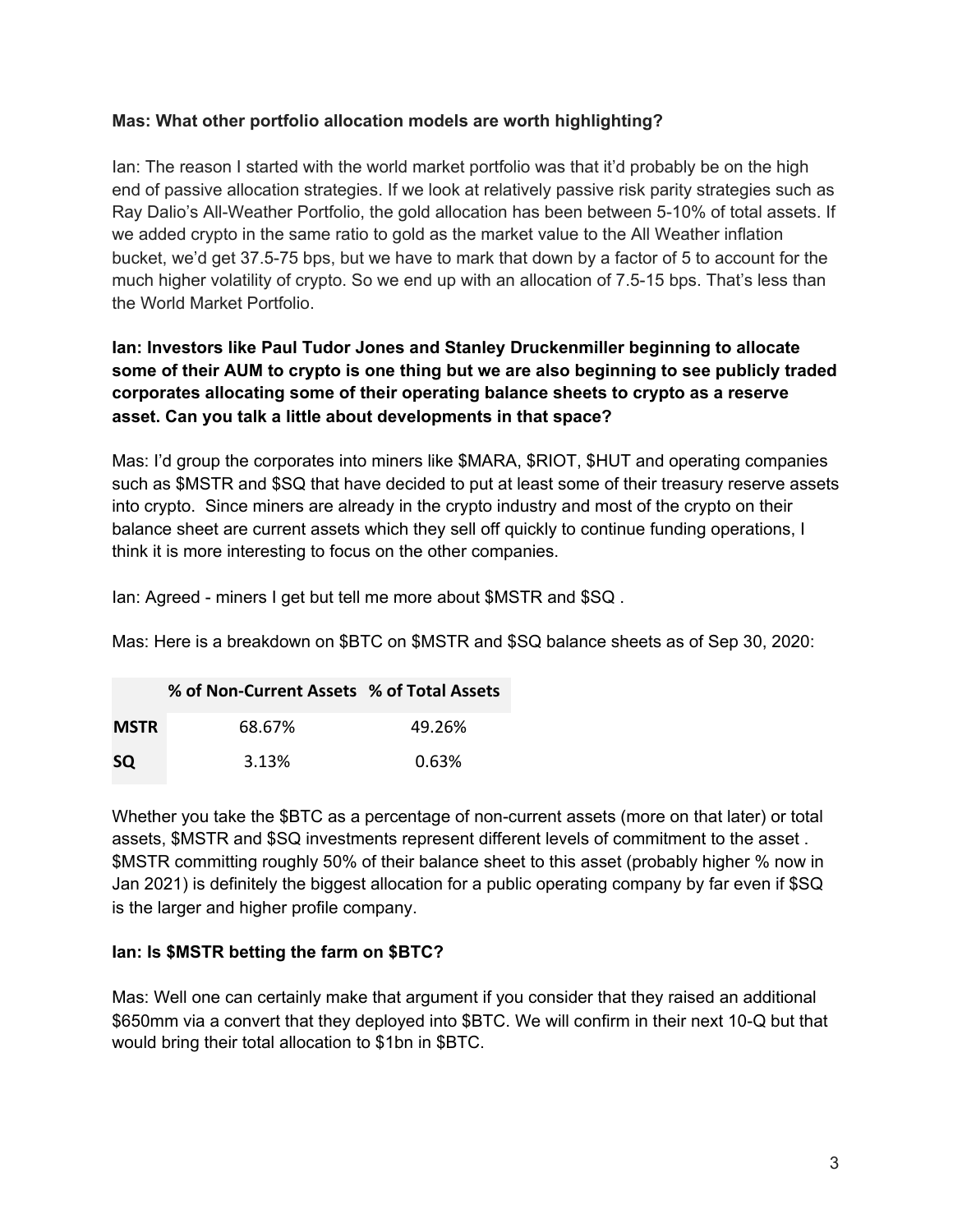As another point of reference, if \$PYPL, who like \$SQ is now actively providing its users access to the \$BTC markets, allocated even 1% of its Q3-20 total balance sheet to \$BTC (equivalent to 3.9% of non-current assets), that would be roughly \$655mm which in turn could easily be funded by approximately 10% of its cash on hand (i.e. no need to raise additional capital like \$MSTR).

In other words, if even a few large tech companies that are engaged in this market like \$PYPL started allocating bps to this asset, the capital inflows would dwarf what we have seen to date.

### **Ian: What was your point on non-current assets?**

Mas: From a GAAP accounting perspective for these corporates, it looks like what little accounting standards there are recommend classifying crypto as *indefinite-lived intangible assets* which are non-current assets. This results in a very strange outcome for this asset class where it can be impaired (i.e. marked down), but then cannot subsequently be marked-up even though it is a very liquid asset with a daily MTM. Clearly there will have to be improvements on the accounting standards front before more public operating companies would be able to incorporate this asset class into their balance sheet.

For reference, here is the specific language from \$MSTR's Q3-20 10-Q filing:

Digital Assets: As of September 30, 2020, the carrying value of MicroStrategy's digital assets (comprised solely of bitcoin) was \$380.8 million, which reflects cumulative impairments of \$44.2 million since acquisition. MicroStrategy accounts for its digital assets as indefinite-lived intangible assets, which are initially recorded at cost. Subsequently, they are measured at cost, net of any impairment losses incurred since acquisition. MicroStrategy determines the fair value of its bitcoin based on quoted (unadjusted) prices on the active exchange that MicroStrategy has determined is its principal market for bitcoin. MicroStrategy considers the lowest price of one bitcoin quoted on the active exchange at any time since acquiring the specific bitcoin. If the carrying value of a bitcoin exceeds that lowest price, an impairment loss has occurred with respect to that bitcoin in the amount equal to the difference between its carrying value and such lowest price. Impairment losses are recognized as "Digital asset impairment losses" in MicroStrategy's Consolidated Statements of Operations. As of September 30, 2020, the average cost and average carrying value of MicroStrategy's bitcoin were approximately \$11,111 and \$9,954, respectively. As of October 26, 2020, at 4:00 p.m. EDT, MicroStrategy had 38,250 bitcoins and the market price of one bitcoin in the principal market was approximately \$13,023.

This looks like this on the actual balance sheet: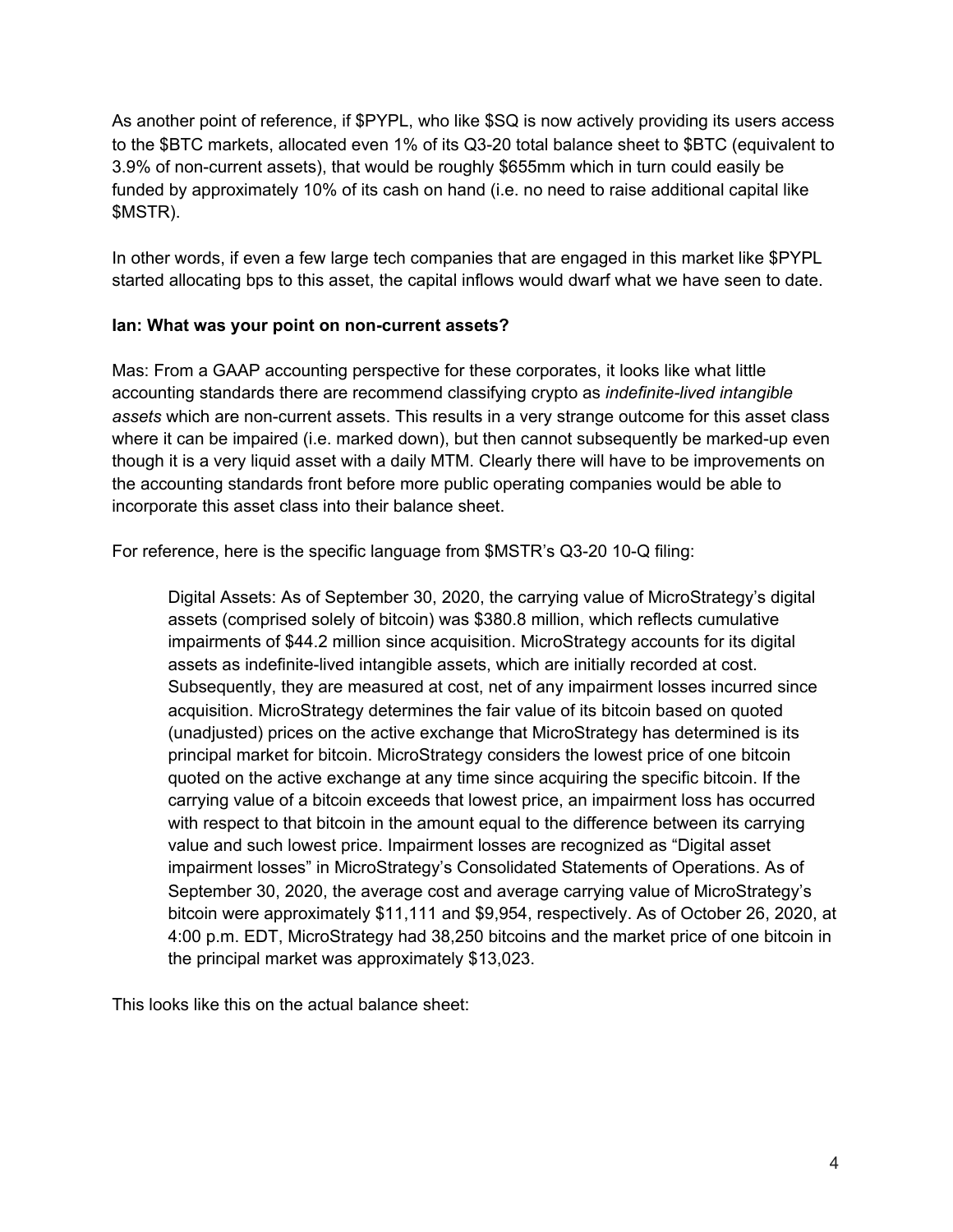|                                           | September 30,<br>2020<br>(unaudited) | December 31,<br>2019 |  |
|-------------------------------------------|--------------------------------------|----------------------|--|
| <b>Assets</b>                             |                                      |                      |  |
| Current assets:                           |                                      |                      |  |
| Cash and cash equivalents                 | \$<br>S<br>52,653                    | 456,727              |  |
| Restricted cash                           | 1.231                                | 1,089                |  |
| Short-term investments                    | $\theta$                             | 108,919              |  |
| Accounts receivable, net                  | 148,512                              | 163,516              |  |
| Prepaid expenses and other current assets | 16,040                               | 23,195               |  |
| <b>Total current assets</b>               | 218,436                              | 753,446              |  |
| Digital assets                            | 380,758                              | $\overline{0}$       |  |
| Property and equipment, net               | 45,473                               | 50,154               |  |
| Right-of-use assets                       | 79,296                               | 85,538               |  |
| Deposits and other assets                 | 15,405                               | 8,024                |  |
| Deferred tax assets, net                  | 33,537                               | 19,409               |  |
| <b>Total assets</b>                       | 772,905                              | 916,571              |  |
|                                           |                                      |                      |  |

Contrast that with where it shows up on a miner's balance sheet (Current assets) - in this case, \$MARA:

|                                                                                                          |   | September 30,<br>2020 | December 31.<br>2019 |           |
|----------------------------------------------------------------------------------------------------------|---|-----------------------|----------------------|-----------|
|                                                                                                          |   | (Unaudited)           |                      |           |
| <b>ASSETS</b>                                                                                            |   |                       |                      |           |
| Current assets:                                                                                          |   |                       |                      |           |
| Cash and cash equivalents                                                                                | s | 17,252,110            | S.                   | 692,963   |
| Digital currencies                                                                                       |   | 451,889               |                      | 1,141     |
| Deposit                                                                                                  |   | 13.269,670            |                      |           |
| Prepaid expenses and other current assets                                                                |   | 627,552               |                      | 800,024   |
| Total current assets                                                                                     |   | 31,601,221            |                      | 1,494,128 |
| Other assets:                                                                                            |   |                       |                      |           |
| Property and equipment, net of accumulated depreciation and impairment charges of \$7,507,970 and        |   |                       |                      |           |
| \$6,157,786 for September 30, 2020 and December 31, 2019, respectively                                   |   | 4.682.293             |                      | 3,754,969 |
| Right-of-use assets                                                                                      |   | 224,954               |                      | 297,287   |
| Intangible assets, net of accumulated amortization of \$189,804 and \$136,422 for September 30, 2020 and |   |                       |                      |           |
| December 31, 2019, respectively                                                                          |   | 1,020,196             |                      | 1,073,578 |
| Total other assets                                                                                       |   | 5,927,443             |                      | 5,125,834 |
| <b>TOTAL ASSETS</b>                                                                                      |   | 37,528,664            |                      | 6,619,962 |

It is still an *indefinite-lived intangible asset* and therefore can be impaired but it is classified as a current asset because miners are always selling:

Digital currencies are included in current assets in the consolidated balance sheets. Digital currencies are recorded at cost less impairment.

| Digital currencies at December 31, 2019     | 1.141       |
|---------------------------------------------|-------------|
| Additions of digital currencies             | 1,713,832   |
| Realized gain on sale of digital currencies | 15.466      |
| Sale of digital currencies                  | (1,278,550) |
| Digital currencies at September 30, 2020    | 451,889     |

### **Ian: Isn't there other activity in the public company sphere regarding companies in the digital asset space?**

Mas: Yes - Bakkt will be going public through a merger with \$VIH which is a fintech-focused SPAC and Coinbase has filed a confidential S-1 with the SEC in Dec 2020 so there is a high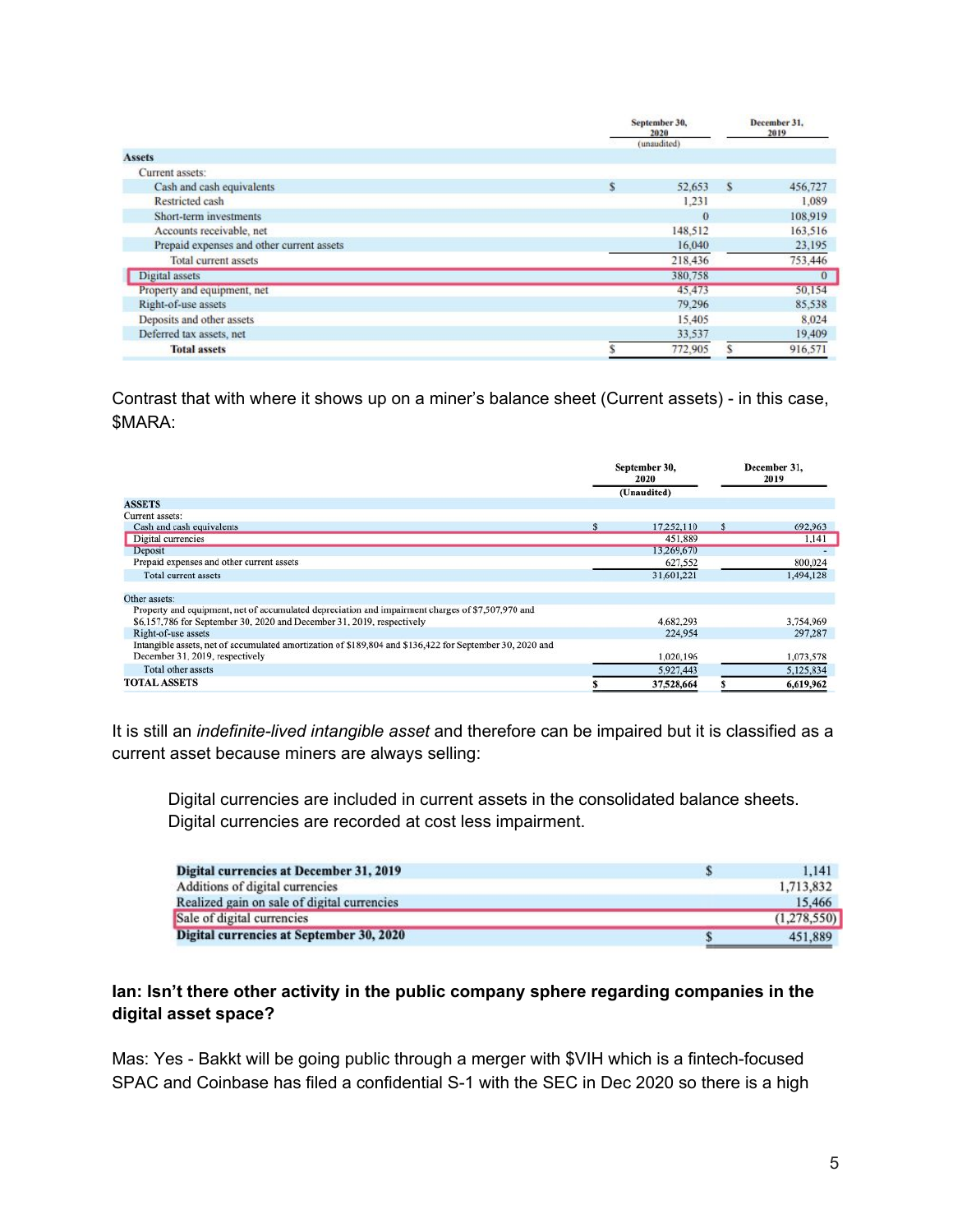likelihood that we will have two publicly traded, non-miner, digital asset companies in Q2-21. Their respective valuations are expected to be around \$2.1bn for Bakkt and \$8bn for Coinbase.

## **Mas: Changing gears, are cryptocurrencies considered money?**

Ian: I'd assign crypto currencies to the commodity bucket. While crypto can be used to settle transactions it's not money in the sense that it can be delivered against taxes in any major economy. Crypto is also not money in the sense that money can be created by government fiat. Crypto takes considerable effort, cost, and expertise to "create". While we could probably find a currency that had the volatility of \$BTC or \$ETH, that currency wouldn't be considered a store of value. So we'll go with the US regulators and put crypto in the commodity bucket. More specifically crypto would sit comfortably alongside a precious metals allocation, as another inflation hedge.

Mas: I would generally agree in the case of \$BTC, which I do view as a digital precious metal, but \$ETH that is used to power smart contracts I view more like digital oil but that is a bigger topic in itself so we can save that for another conversation.

## Mas: Let's get back to the investment side of things - can you tell me a little a bit about **returns, volatilities and correlations for digital assets compared to traditional financial assets?**

Ian: If crypto is a commodity then it has no place in a fixed income mandate. Crypto could have a place in an equity portfolio as having equity risk/return characteristics. If we take a look at the time series data we don't have that much to work with. \$BTC was created in 2009 and \$ETH in 2015. If we leave out a couple of \$ETH early years, which include episodes like the DAO hack, we have three years of time series data to work with.

| $12/28/2017$ - |       |         | Front |       |             | $20+$ year   |           |
|----------------|-------|---------|-------|-------|-------------|--------------|-----------|
| 12/31/2020     |       |         | Gold  |       |             | <b>bonds</b> | Front Oil |
| Annual         | BTC   | ETH     | GC1   | TSLA  | <b>SPTR</b> | TLT          | QM1       |
| Volatility     | 76.3% | 97.9%   | 14.8% | 65.1% | 21.6%       | 13.6%        | 47.1%     |
| Return         | 22.7% | $0.0\%$ | 12.6% | 80.0% | 13.0%       | 9.4%         | $-7.0\%$  |

The volatilities of \$BTC and \$ETH are really eye popping compared to more traditional assets and commodities. Even Oil is only about half the crypto volatility. \$TSLA is getting there, and that's been a wild ride. Looking for historical context in an inflation hedge - Nixon came off the gold standard in 1971 and retail ownership of gold was legalized by Congress in 1974. If we look around the time of the Hunt brothers attempted corner of the silver market in 1980, the largest gold volatility in a 3-year window is just over 40%.

Crypto returns are pretty sensitive to the start and end of the window - we happen to have picked a period when \$ETH is about the same level at the start and the end. If we go back a bit further \$ETH returns will look a lot better.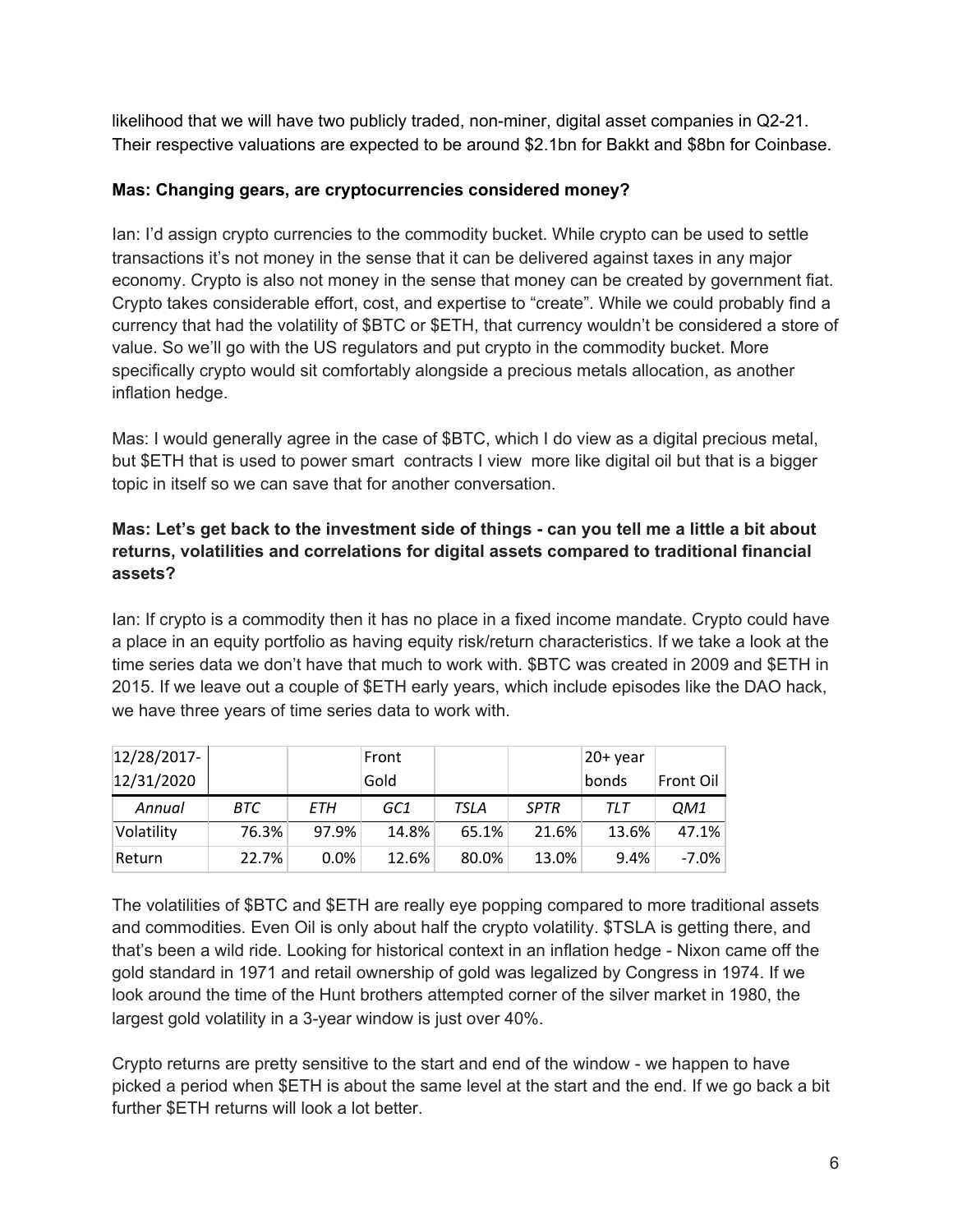That volatility means both big gains and big draw downs. Both \$BTC and \$ETH have lost more than half their value in a week.

| Weekly     | BTC       | ETH      | GC1      | TSLA     | <b>SPTR</b> |          | OM1      |
|------------|-----------|----------|----------|----------|-------------|----------|----------|
| Max Return | 24.5%     | 43.8%    | 11.0%    | 26.3%    | $10.0\%$    | 9.7%     | 20.5%    |
| Min Return | $-60.2\%$ | $-71.3%$ | $-7.2\%$ | $-28.1%$ | $-19.8%$    | $-6.0\%$ | $-39.5%$ |

The good news is that volatility comes with relatively low correlation to traditional assets, and low correlation is the only free lunch in investing.

| Correlation | BTC     | ETH     | GC1  | <b>TSLA</b> | <b>SPTR</b> | TLT     | QM1     |
|-------------|---------|---------|------|-------------|-------------|---------|---------|
| <b>BTC</b>  | 1.00    | 0.81    | 0.20 | 0.09        | 0.36        | $-0.04$ | 0.23    |
| <b>ETH</b>  | 0.81    | 1.00    | 0.17 | 0.15        | 0.39        | $-0.10$ | 0.24    |
| GC1         | 0.20    | 0.17    | 1.00 | 0.26        | 0.34        | 0.48    | 0.09    |
| <b>TSLA</b> | 0.09    | 0.15    | 0.26 | 1.00        | 0.58        | 0.01    | 0.26    |
| <b>SPTR</b> | 0.36    | 0.39    | 0.34 | 0.58        | 1.00        | $-0.15$ | 0.50    |
| TLT         | $-0.04$ | $-0.10$ | 0.48 | 0.01        | $-0.15$     | 1.00    | $-0.16$ |
| QM1         | 0.23    | 0.24    | 0.09 | 0.26        | 0.50        | $-0.16$ | 1.00    |

## **Mas: So getting to the key question, what happens if institutional portfolios and/or corporate treasuries put a reasonable allocation into crypto?**

Ian: Right now, \$BTC and \$ETH are really the only games in town for investments in size. The old adage was "Put 5% of your portfolio in Gold and hope it goes down". Chamath Palihapitiya says put 1% of your portfolio in \$BTC as a "fantastic hedge". We have mined almost 90% of all the \$BTC that will ever exist. Any reasonable allocation is going to mean large flows into a commodity with finite supply. If \$BTC becomes the new gold we're looking at a price per coin that's an order of magnitude higher than where we are now. That's not a statement about value.

Mas that was great, there are a number of themes we haven't touched on such as the crypto threat to national currencies, crypto traceability, crypto and ESG, so let's pick this up again before too long.

Mas: Looking forward to it.

© 2021 xoquant llc and GradientFPX, LLC

#### *Disclosure*

*Ian doesn't own any crypto currencies. Mas has a crypto portfolio composed mostly of \$BTC and \$ETH but with a single-digit % allocated to smaller / newer protocols like \$DOT. Neither Ian nor Mas own any of the equities mentioned in this document.*